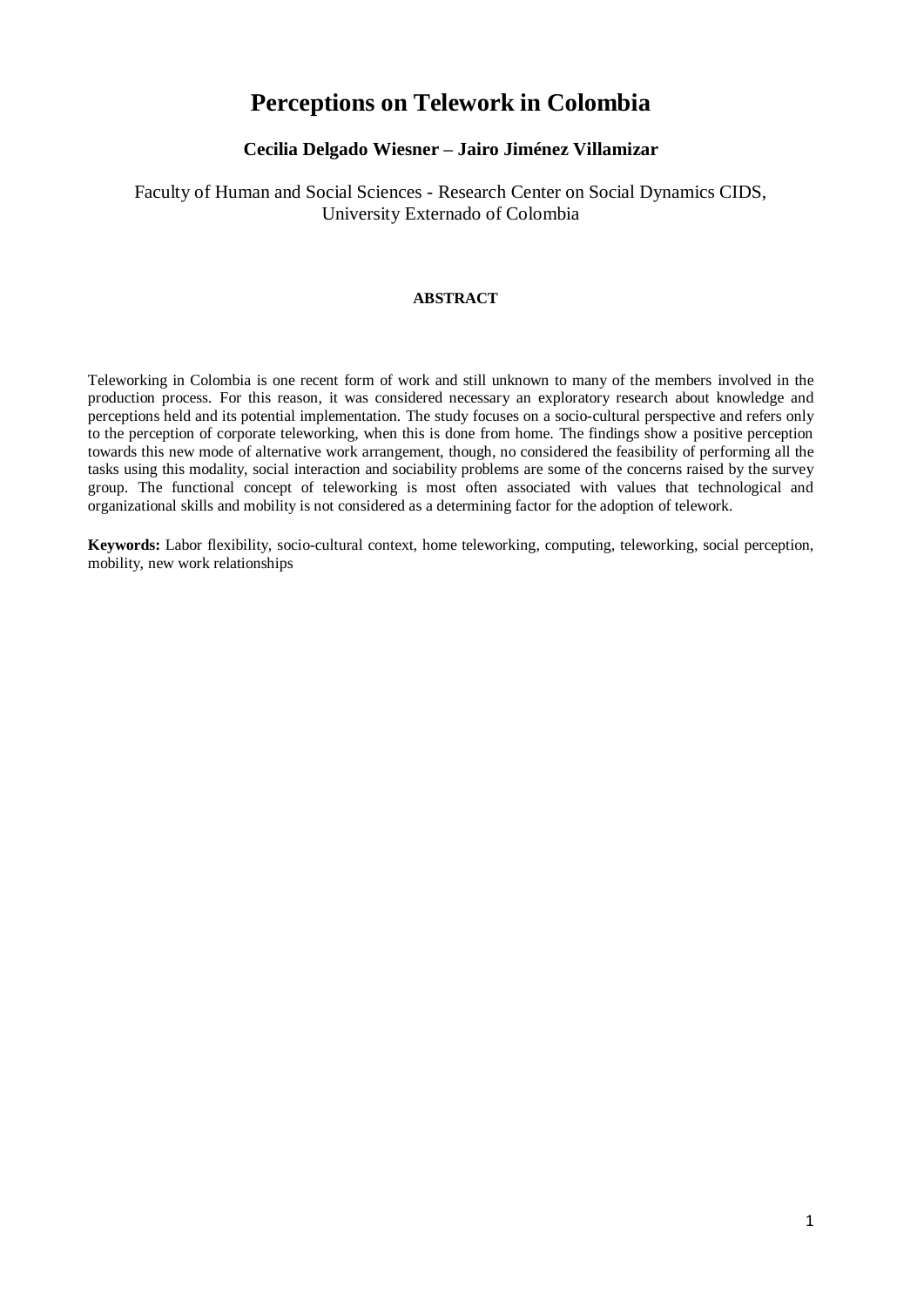#### **1. INTRODUCTION**

Although this model has several decades of work performance in European, North America and some Latin American countries, it is rather unknown in Colombia. However, in recent years the national government, through various agencies and ministriesi has expressed an interest in promoting this type of work, with the understanding that it is a job option for people with disabilities and / or to generate employment, specifically in Contact and Call Centers, which are associated with teleworkingii.

It was considered important, to explore the knowledge and perceptions held about this type of work organization and the possibility of its implementation and to be analyzed within the socio-cultural context of the country, undoubtedly the labor options and innovations to be taken are mediated by the environment in which participants both employees and employers came from, and it became a very important influence in the process of adoption or rejection of this practice.

It is important to mention that in our review of the literature, no studies dealing with perceptions about telework were found. The vast majority of studies analyses the experience of those already teleworking, and their impact at personal, familiar, and social levels, among others (Baruch, 2001) (Bailey & Kurland, 2002). In the present study, the interpretive emphasis focused towards existing perceptions about this innovative form of work, viewed as a permanently full-time practice to differentiate it from occasionally jobs (freelance, sporadic contracts), they have been appearing concomitantly with the technology boom, and the emergence of models of labor flexibility. As well as, perceptions are formed according to the culture of origin, social group embedded in society, as well as personal characteristics such as age, marital status, profession and components of psychological type and personality<sup>iii</sup>.

This study was designed with the purpose of exploring the knowledge, perceptions and practices on telework and it is articulated to a broader research, "Current status and trends of telework in Colombia."

The lack of statistical information on companies and / or people teleworking, as well as of relevant literature that reflects the problematic of this phenomenon in Colombia, with the exception of a few studies, with specific populations as a target, such as the one developed by Cetelco (Teleworking and tele-information center of Colombia) on disabled people, several undergraduate thesis dealing with legal aspects and a study on the impact of teleworking in family life of employees of banks in Colombia (López Jiménez, Fondevila Gascon, & Saiz, 2010). The ambiguity of the concept itself has led to confusion and mostly of the time it is assimilated exclusively with independent consultancy work and other activities conducted from home, and even though, it becomes more complex when tries to identify companies and organizations which practice it.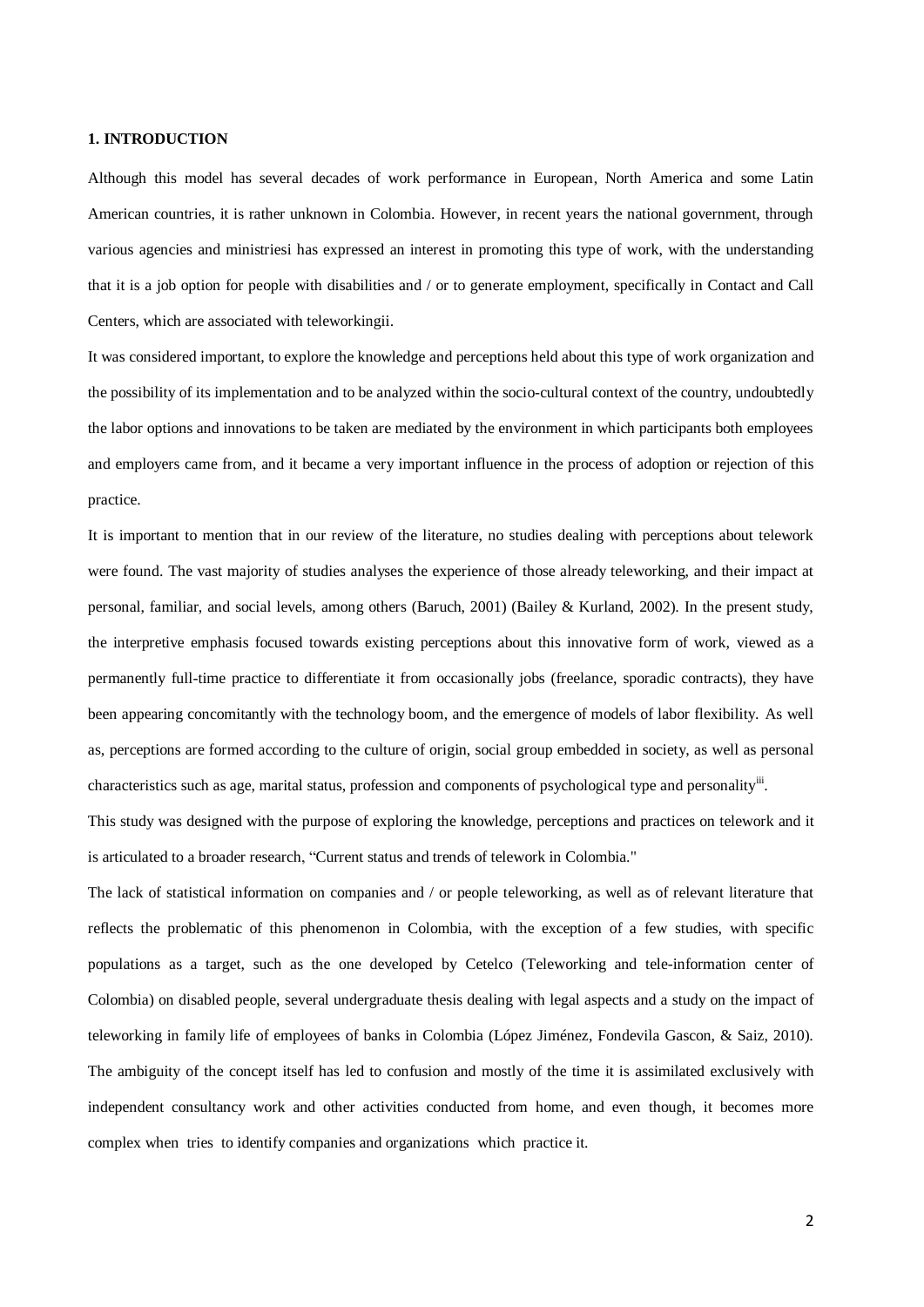The first phase of this study only takes into account the perceptions of one of the social actors (employees) and his opinions about another social actor (company)<sup>iv</sup> However, we must be aware of the importance of other actors involved in the implementation and adoption process of telework, which would be analyzed within the main research.

#### **2. METHODOLOGY**

The absence of first hand information on companies using telework and teleworkers, has led to explore another sampling technique, by an indirectly way, whether through personal information, social networking, or as in this study where the decision was to survey students attending the Specialization in "Management on human development and corporative social welfare", of the Faculty of Social and Human Sciences of the University Externado of Colombia<sup>v</sup>, in order to explore the knowledge, practices, and feasibility of implementation and adoption of telework at individual and corporative levels.

It was used a non-probability sampling, and the selected method was by convenience of the participants. This sample was chosen because, they are linked through their work in various organizations and companies, allowing them to know if there is any practice or any type of activities on teleworking and also if they perceive the possibility of its adoption in those places not using it. Furthermore, to know to what extent the participants are familiar with the subject matter, their perceptions and possible acceptance and adoption at personal level.

As it was unknown the existing degree of familiarity with the concept of telework, it was given the following definition: "Organizational work arrangement and / or job performance using telecommunications or computer based technology, as part of a contract or labor relationship, jobs which also may have been done at the site of the firm, but it is relocated away the conventional workplace". According to this definition, the interest of this study focuses on corporate telecommuters, whose workplace is home<sup>vi</sup>.

We designed a questionnaire with 31 questions, which covers several areas of interest: A-Personal background, B-Employment Information, C-Identification of the company, D-Mobility, and E-Perceptions on telework.

It was considered important to include the category of mobility, understood as the movement from the place of residence to the work site, means of transport used, time and cost of such movements. In our literature review, mobility has been identified as one of the strongest reasons to adopt telework in several countries of Europe and the United States. It has also been a topic of study for measuring pollution levels in urban cities, and how telework may contribute to its reduction and improvement of the environment<sup>vii</sup>.

Finally, questions about knowledge on telework, its application in various professions and specific tasks, perceptions about their benefits and disadvantages and finally whether participants would be willing to undertake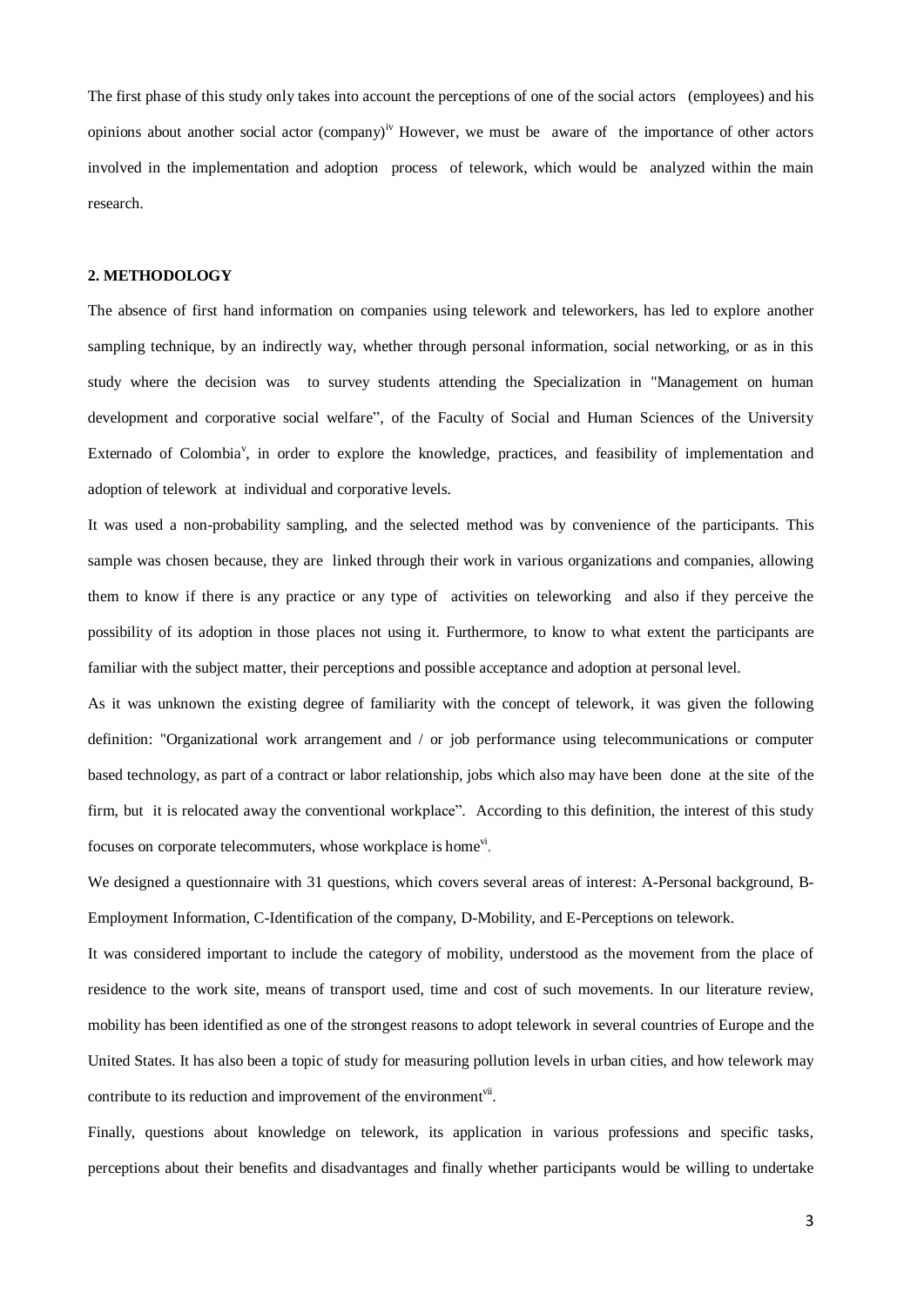teleworking activities at home. Within this same approach, questions about the status of telework at the companies where they are enrolled, possibilities of implementing it, and the perception about possible advantages and disadvantages<sup>viii</sup>. Open questions were used, in order to dig into the responses directly related to the perception on telework, and also to share the findings with the group to complement some of the answers. The participants were 65 students from a total of 76 (85.5%). An SPSS 18 program was used.

#### **3. RESULTS**

A characterization of the participants and the companies where they work were made, based upon the highest value in each question.

#### **3.1. Profile of participant**

Female 86% (Figure 1), 36% in the range 26 and 30 years old (Figure 2), 72% are single (Figure 3), and all of them have university education (Psychologists, Administrators, Social workers). Professional and middle range positions 56% (Figure 4), 86% full-time dedication, 32.8% had less than a year at the current work (Figure 5) and with a monthly salary from 1 to less than 2 million pesos  $51.6\%$  (Figure 6)<sup>ix</sup>.



#### **3.2. Company Profile:**

It is important to mention the variety of economic sectors where the participants are enrolled which provide a representative picture of the companies in the country. They provide public and social services 19%, education 16%,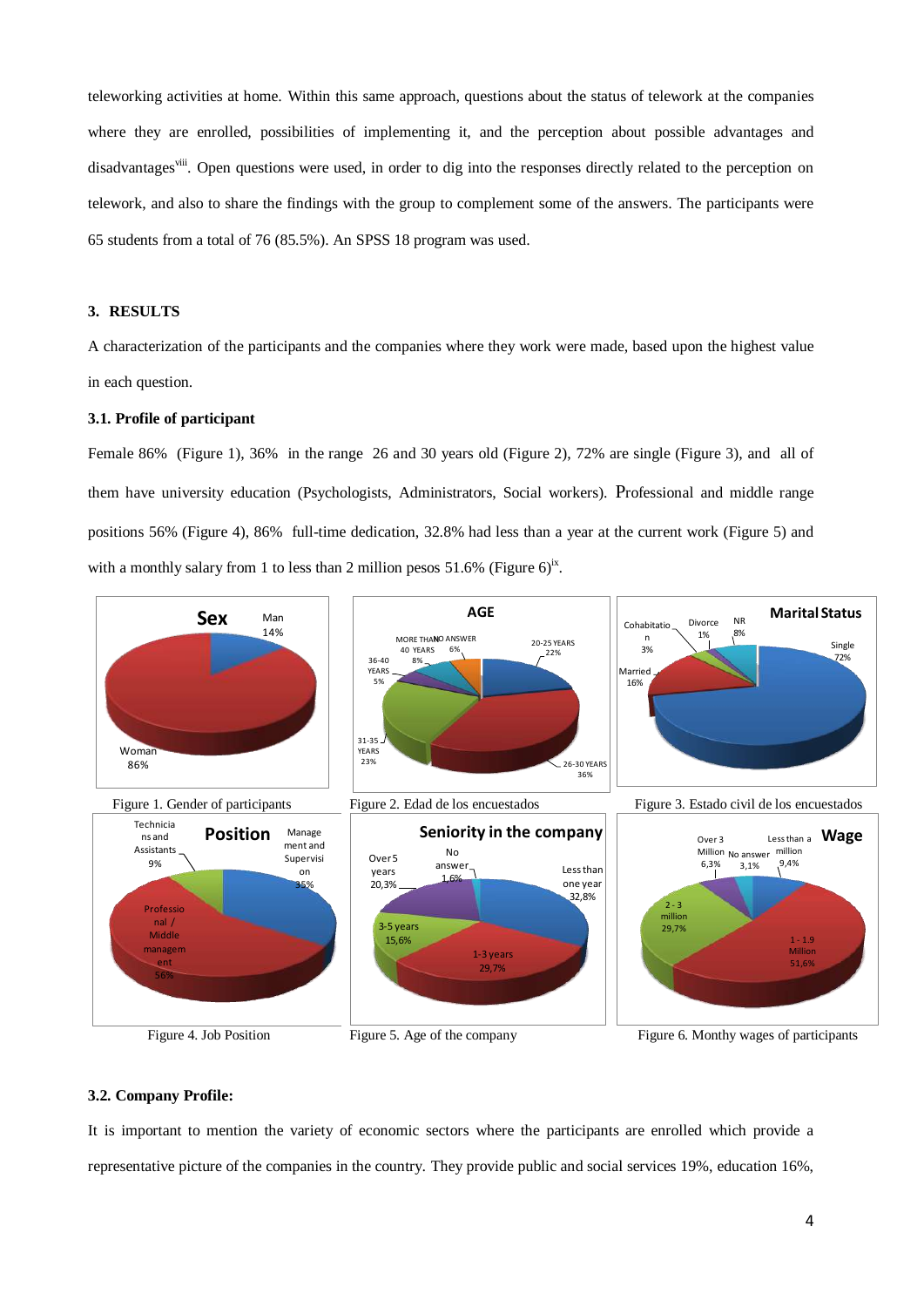sales 14% and health 13%., 69% are classified as large companies, with more than 200 employees, 17% medium size, 11 % to small and microenterprise 3% (Figure  $7^{\text{x}}$ . 50% operates at national level, and 17% have international coverage, such as, multinational telecommunications, gas and fast food, to name a few - ( Figure 8).





#### **3.3. Mobility**

The displacements range from less than 15 minutes (17.2%) and more than 120 minutes (1.6%) for each trip. The highest concentration (45.3%) is among 31 and 60 minutes, which means expending between one and two hours a day from their homes to workplace and vice versa, it does not includes waiting time - at bus stops, parking sites etc. - (Figure 9)<sup>xi</sup>, public transportation is mostly use 74%, 26.0% by private car. Monthly costs range from \$ 11,000 to \$20,000 26%, 17% between \$ 21,000 and \$ 30,000, and 14% over \$ 60.000. Mobility costs reported are not very high, although it is unclear whether car owners included in their answers, the costs related to vehicle-fuel, taxes, parking, insurance, etc. - (Figure 10).



Figure 9. Time spent between home and workplace Figure 10. Mobility expenses

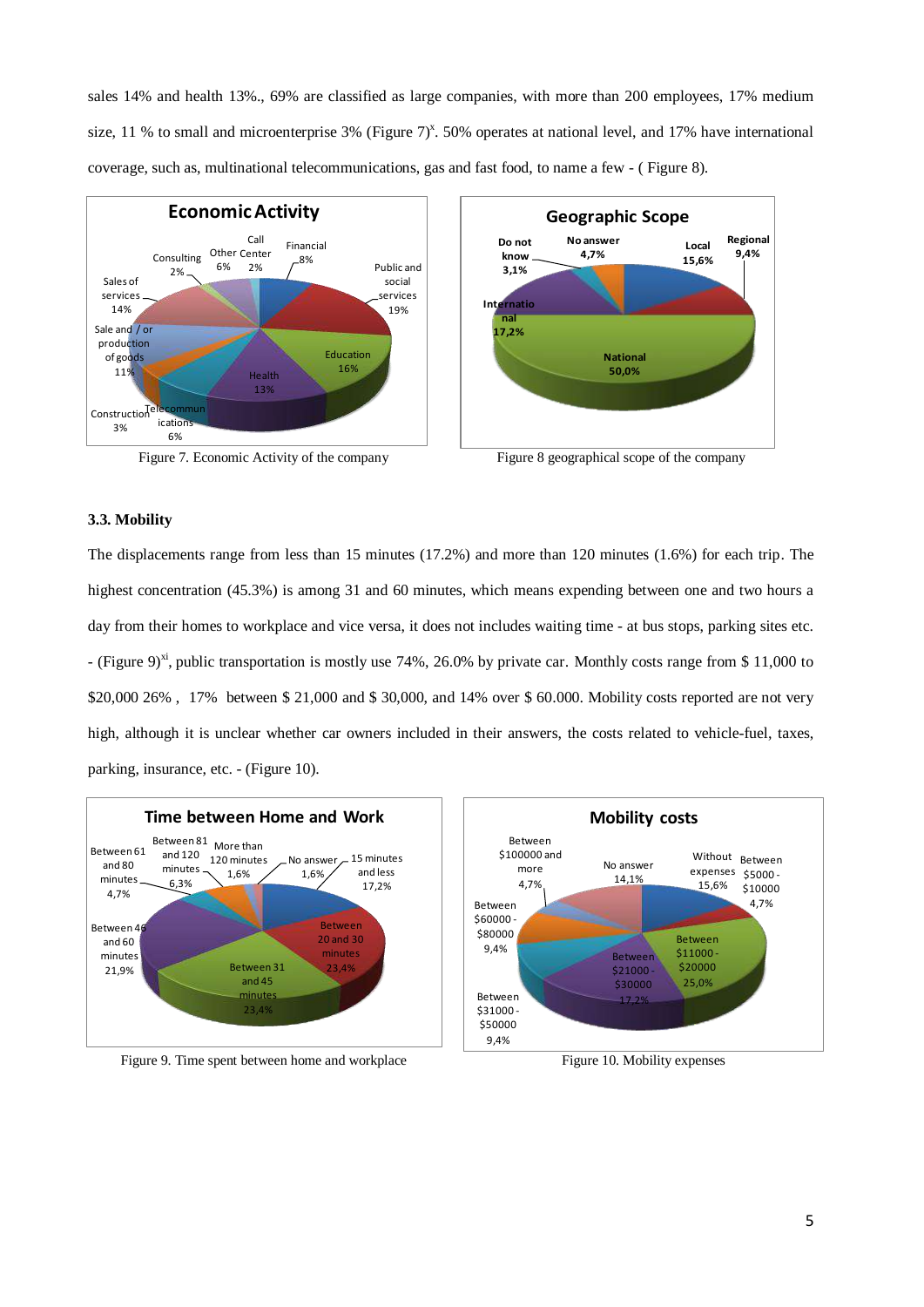#### **3.4. Telework Perception**

When the question about the actually possibility of teleworking is raised, taking into account the present type of work, 51% believed that it could be fit only occasionally, and 1.8%% on a permanent basis, which presents a favorable position of employees, to telework at least some of their activities. Taking into account current activities 52.7% of women and 44.4% of men answered they could do it occasionally, 1.8% of women could do it permanently and the rest do not consider it feasible (Figure 11). According to the job position, 16.7% technicians and assistants say they could permanently telecommuting and 50% occasionally, managers / supervisors and professionals / managers, occasionally a 54.5% and 50% respectively (Figure 12).







Figure 12. Possibility of teleworking according to the nature of labor by Job Position of partipants

We may infer that there is not any position against telework, but rather an assessment of the inability to perform some daily tasks without being physically at the workplace. When the question does not refer to their current activities and it is formulated in a broader sense, a more positive attitude is shown in the sense, "if I have the chance, I would do it" (73%). The perceived potential personal benefits: the more attractive advantage is flexibility schedule, in the sense of a better distribution of activities in order to attend family, social and personal needs, a better quality of life (26.6%), money saving (16.9%), more time to spend with the family (13.6%), avoid time of traveling (10.4%), strengthening autonomy, responsibility and discipline (7.8%), and better organization of work (5..8%) (Figure 13). On the other hand, perceived disadvantages: problems of psycho-social nature (46.5%) as a result of losses of relationships and social contacts, and some difficulties to perform some tasks (17.9%), some administrative problems and implementation of work (13.4%) (Figure 14).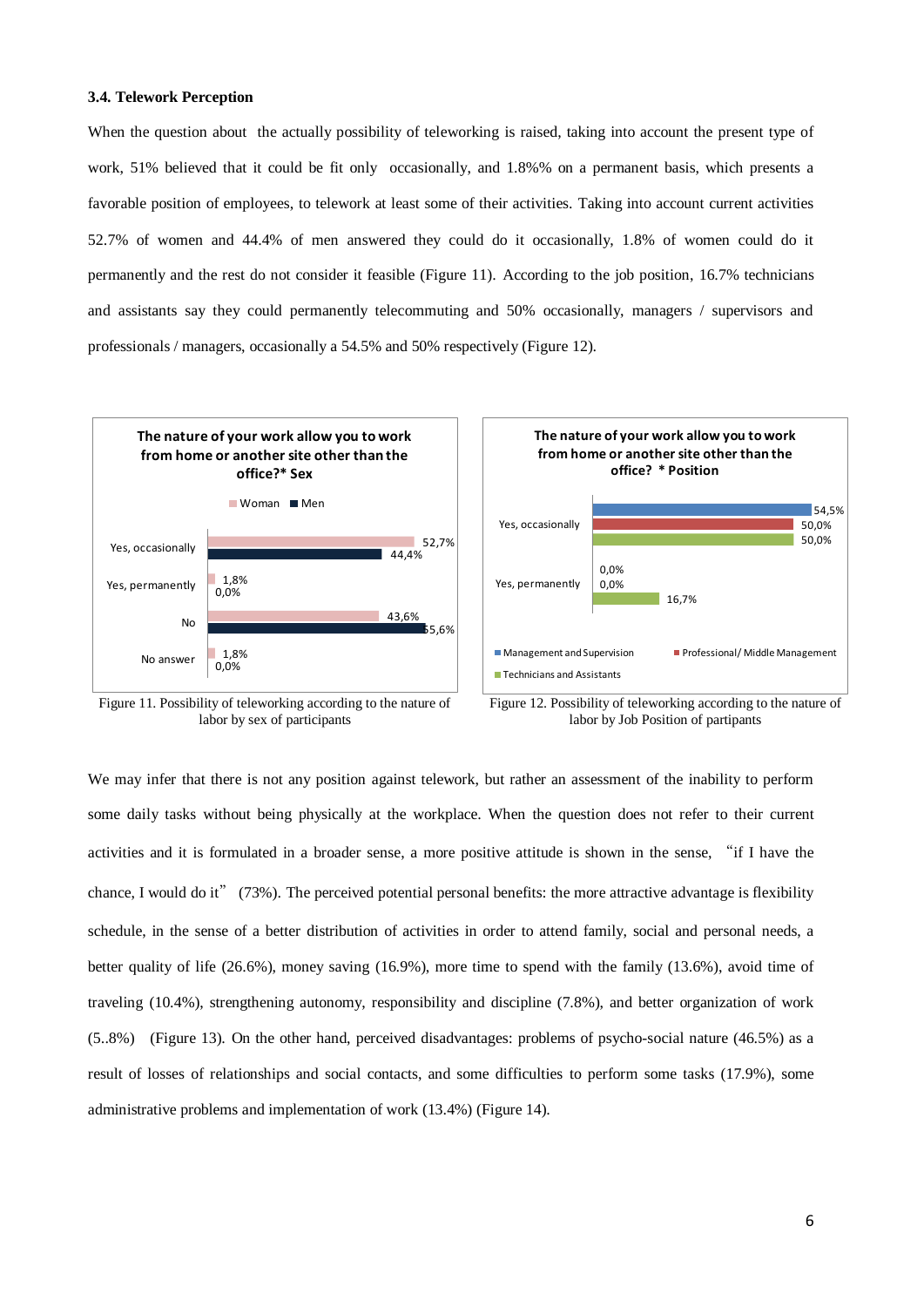

Figure 13. Personal benefits in front of the possibility of teleworking perceived by participants



In the same way, participants expressed their opinions about their respective companies. Perceived benefits: cost reduction and / or space (31.1%), greater efficiency and productivity (20.8%), improvement on capacity of expansion (21.7 %), improvement on working conditions (8.5%) and, (6.6%) did not perceive any benefit at all (Figure 15). As for disadvantages: problems in tasks performances, such as decrease in efficiency and productivity (38.6%), problems with supervision of employees (30.1%), problems related with confidential information and corporate resources (7.2%) and (3.6% )did not perceive any disadvantage (Figure 16).



Figure 15. Company perceived benefits in front of the possibility of teleworking by participants



Figure 16. Perceived disadvantages of the company in front of the possibility of teleworking by participnts

The general opinion is that this mode of work is not suitable for all persons; it requires certain qualities or personal attributes such as commitment and responsibility (32.3%), discipline (11.8%), maturity, capability of time organization and entrepreneurial spirit to face new challenges and changes. Only 10% considered essential to have specific technological skills. Values are highlighted, rather than technological skills, probably because for younger generations this knowledge is inherent in their daily way of life. This population could be considered as socialized in a technological culture, and topics dealing with technological resources and its costs are not seen as a disadvantage, either for the employee and / or firm.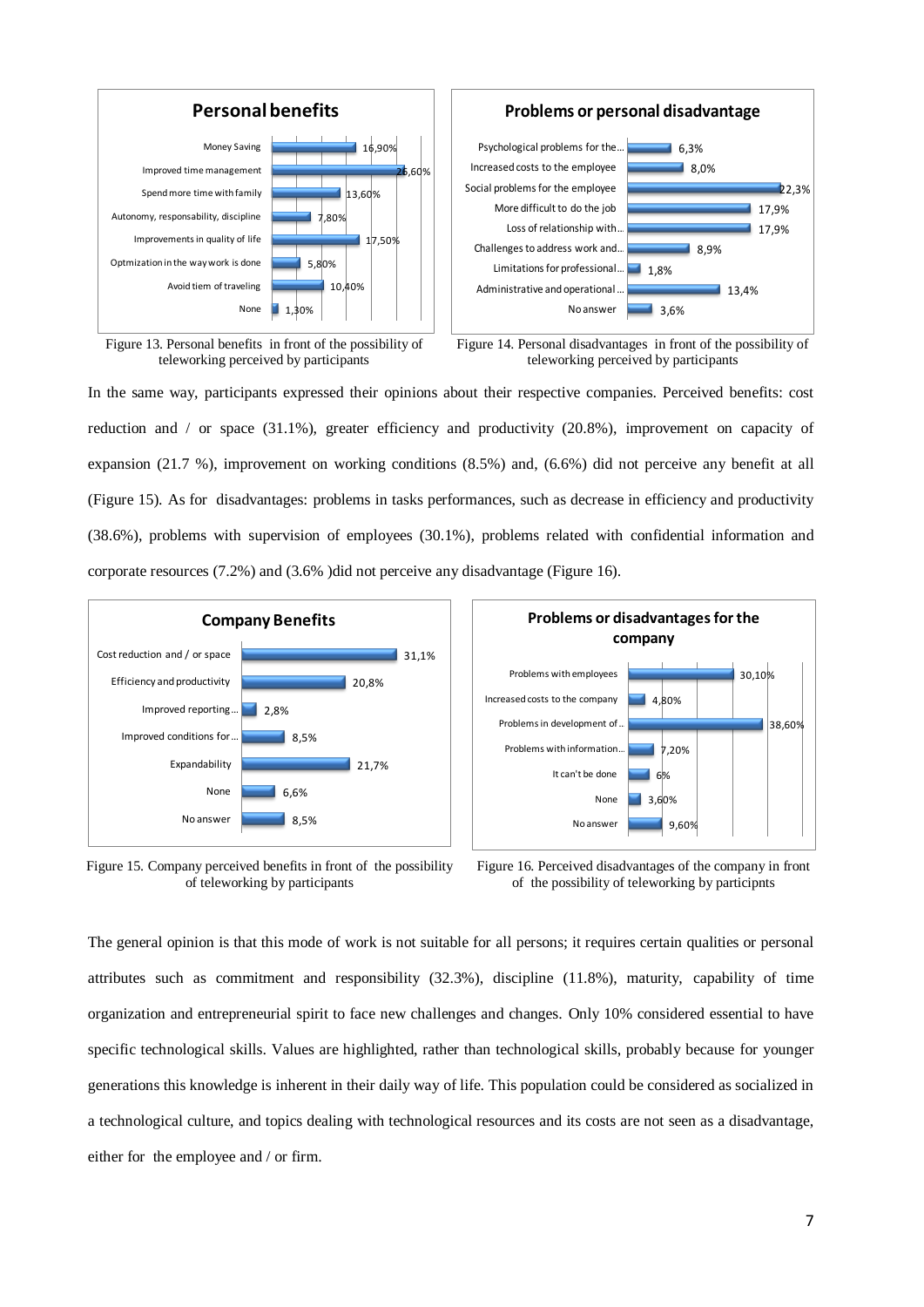Among the activities or tasks considered likely to be telework, they mentioned: offer of services, data analysis and information, announcements, personal recruitment processes, legal aspects and tax collection, scheduled therapy sessions, coordination, typing reports, lawyer responses, general information, selection processes, supervision, inventory, virtual conferences.

By other hand, rural production activities, patient attention in psychological support and crisis, field work at community level; they considered as impossible to be performed in a different location outside the company or community itself.

In face of a potential opportunity for teleworking, the majority (73.4%) is willing to do so, the more likely are those with ages between 20 and 25 years old (Figure 17), age is a relevant variable for possible adoption of telework, in the sense that young people has been socialized by and with the presence of technology, also they are more inclined to take risks and to innovate, they do not feel as a threat neither social isolation from the job site and the lost of some benefits or /and employment, or the new challenges inherent to this mode of work, through the use of telecommunications which are already familiar. Regarding the job position, technicians and assistants are more likely to telework (83.3%), professionals (77.1%) and managers (71.4%) (Figure 18).







Figure 18. Intent of the respondents to telework if they have the opportunity to do so, by Job position

The direction posts have been characterized by personal contact, the immediacy of work orders which do not always correspond to organizational planning in the long or medium terms. In our cultural context, the status involving<sup>xii</sup> management positions, it is something no one is willing to resign.

#### **4. CONCLUSIONS**

There is a great receptivity towards telework when it is referred to a potential situation, but at the current labor condition it is only considered as feasible for some specific activities. However, in a prospective look the majority 73.4% would be willing to adopted it, due to existing perceptions about its possible advantages, where time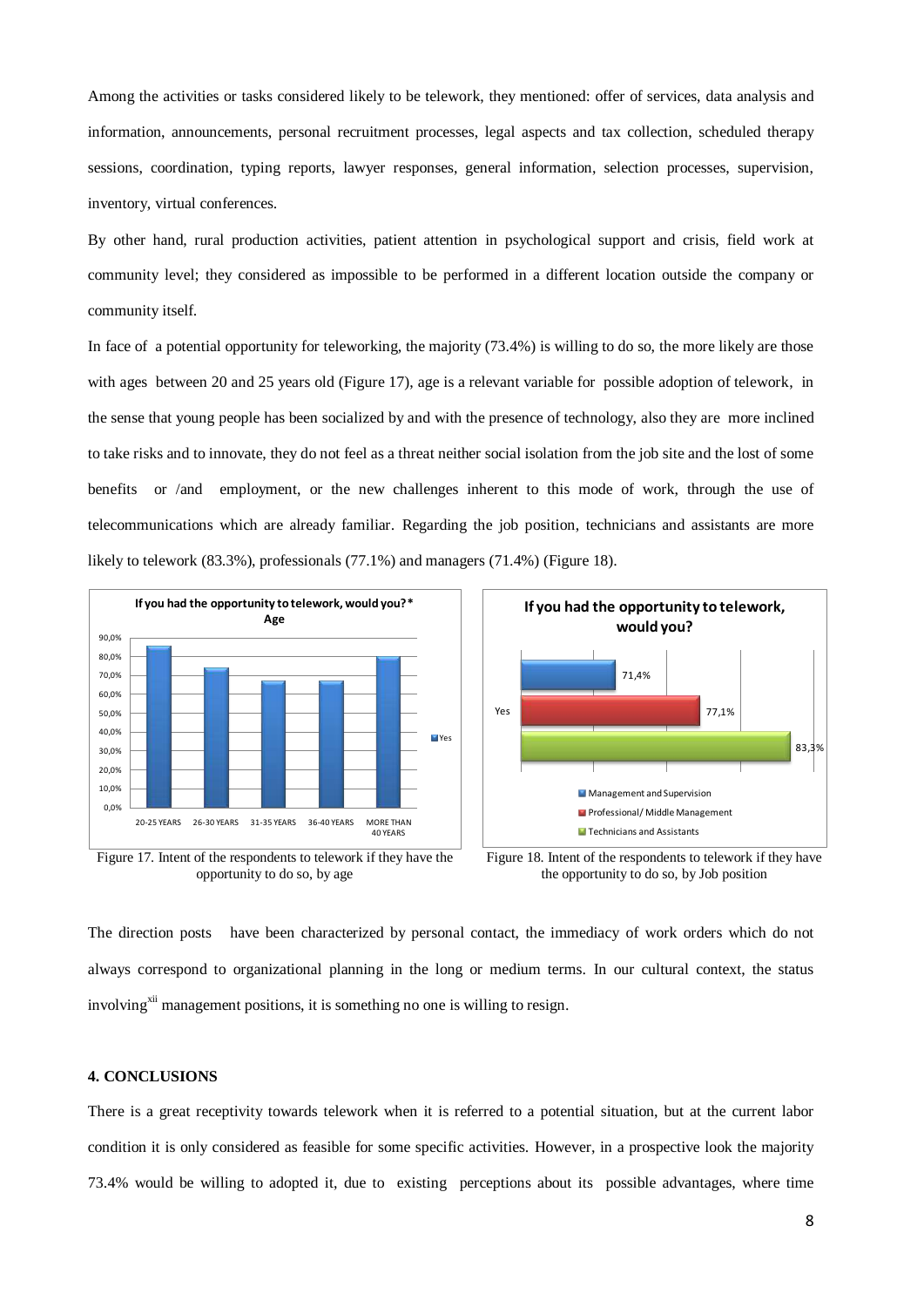administration or schedule flexibility is the most frequently mentioned and their impact on quality of life (44.1%). It is noteworthy that time saving in commuting is only mentioned by 10%, in contrast to the findings of research in urban areas of several countries in Europe and USA, which emerges as a major benefit. We look beyond and asked the respondents, why mobility was not seen as a problem for them, and the answer was: it is a problem, "but we cannot do anything to avoid it, we have to live with ", it is a very conformist attitude, which changes the character of the problem as such, to become internalized in daily life.

The major perceived advantage of home teleworking for women is to improve time distribution and therefore quality of life, meanwhile, men besides sharing the same opinion consider money saving as the second factor in importance. The answers given by job position of the participant, time distribution remains as the main perceived advantage of teleworking, followed by improvements in quality of life as the second perceived benefit for managers and supervisors, while for the technicians and assistants, saving money occupy that position. When it is analyzed by age, the youngest maintain the trend under which the time flexibility is the main benefit to be obtained, which is share by the older group, and in equal proportion appears the perception of improvements in their quality of life.

As disadvantages, 46.5% mentioned detachment from social interactions, which could lead to professional and social isolation and 18% believe they could be some problems in job performance because the lack of personal contact, which seems necessary in some cases.

Teleworking besides professional knowledge requires a profile characterized by a set of qualities and principles, such as, discipline, responsibility and autonomy; since technology skills are assumed to be inherent and therefore are not taken as a requirement to telework.

For companies or firms, there are more advantages than disadvantages perceived, in such crucial aspects as productivity, efficiency and global expansion, however, issues such as personal supervision, which involves mutual trust, work performance and data protection are relevant for both employees and employers. However, in terms of being immersed in a culture that favors personal contact, and where confidence levels are given more in terms of monitoring, controls and sanctions, it is relevant for both actors. We conclude that there is a positive perception of the participants about the dynamics of teleworking, the majority would be ready to change their way of working, although there are some concerns about the process of change and the possible difficulties that may emerge carrying out the functions from a presentational way to make them work at distance. Similarly, social interactions and relationships which takes place at offices and other workplaces within the Colombian context is of vital importance for the majority of employees, and concerns arisen from the lost of social relations is included as the main objection to this new mode of work arrangement.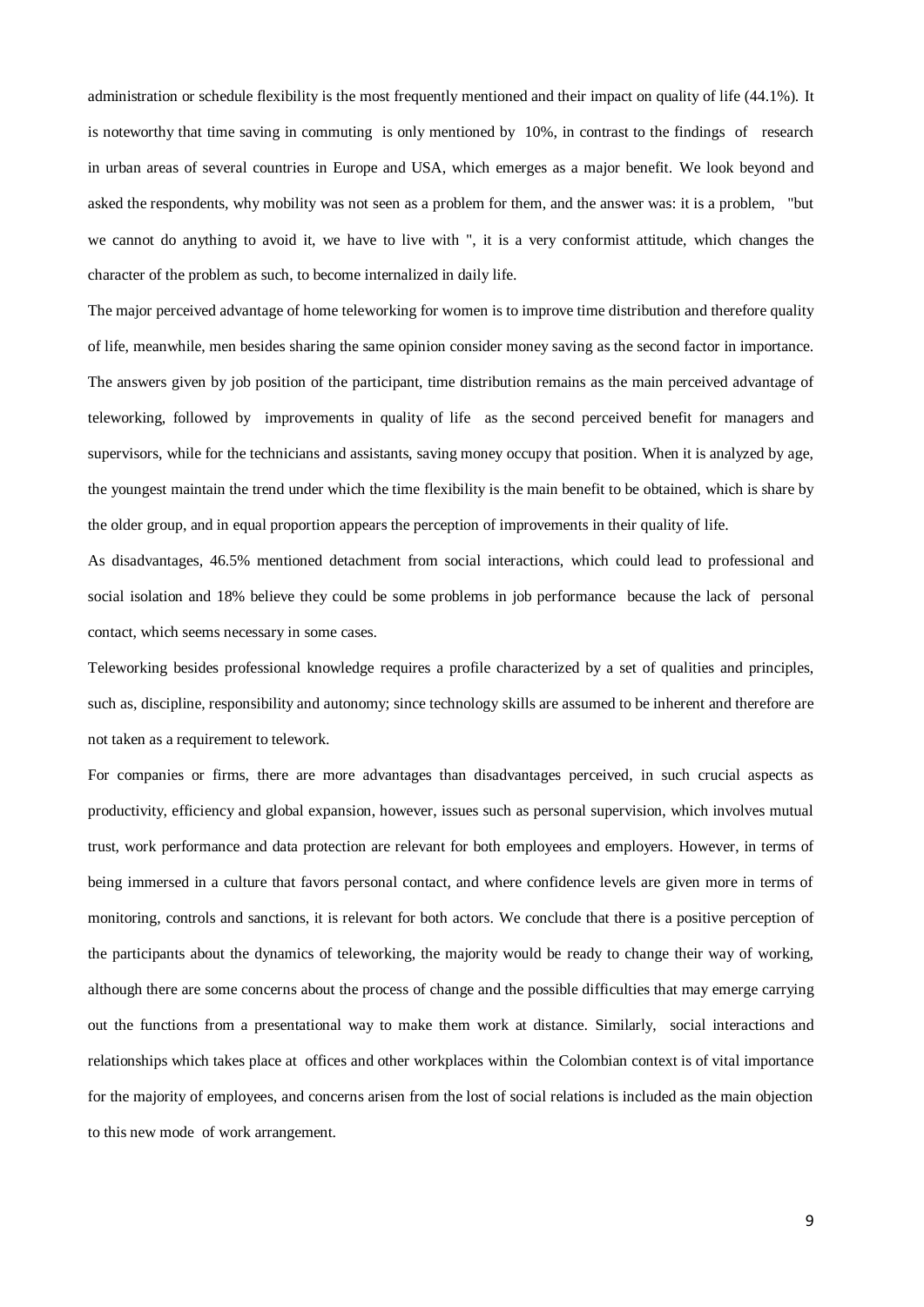Moreover, telework is still unknown for the majority of workers, so the perceptions which arises from the possibility of teleworking, must be analyzed from the actual labor context, which is characterized by traditional management practices, where the fact of not being physically at the work place, its assumed as not working and where the control and supervision is almost unthinkable at a virtual level. The fact, that improvements in time management and quality of life are the main perceived personal benefits of telework, it is shown by the perceptions of the employees in the sense that their work could be better done under their own autonomy to control time in order to include more time for other activities considered important for them.

Although, employees are aware that some of the main possible problems of the company are related with them, that is to say those associated with employee's management, performing of tasks, levels of efficiency and productivity. The opinion of the participant changes when it refers to their workplace, in this hypothetical vision on the implementation of telework, neither the economic nor adaptation processes are as relevant, the main problem becomes the management, supervision and evaluation of employees, and it turns again toward these traditional management practices, where control and monitoring become a major concern.

We may add, for a future successfully implementation of telework and its spread in Colombia, it should be based on the knowledge of the socio-cultural context, due to the several changes may possible occur in social relationships dynamics both for employees and employers.

We conclude this study may be relevant for future research as a starting point on existing perceptions on telework in Colombia, and some others important aspects that should be studied of all actors involved in the dynamics of inclusion or adaptation of this modality of work in the country.

### **BIBLIOGRAPHY**

[1] Bailey, D., & Kurland, N. [1] Bailey, D., & Kurland, N. (2002). (2002). A review of telework research: findings, new directions, and lessons for the study of modern work. *Journal of Organizational behavior*, 383-400. A review of telework research: Findings, new directions, and lessons for the study of modern work. *Journal of Organizational Behavior,* 383-400.

[2] Baruch, Y. [2] Baruch, Y. (2001). (2001). The status of research on teleworking and an agenda for future research. *International Journal of Management Reviews , 3* (2), 113-129. The status of research on teleworking and an agenda for future research. *International Journal of Management Reviews, 3* (2), 113-129.

[3] Blanco, A. [3] Blanco, A. (2007). (2007). El teletrabajo: oportunidad o amenaza? *Ponencia presentada en la V jornada de sociología del trabajo.* Uruguay. Telework: opportunity or threat? *Paper presented at the V day of sociology of work.* Uruguay.

[4] Cámara Arilla, C. [4] Arilla Camera, C. (2000). El teletrabajo: un indicador de cambio en el mercado de trabajo. *Cuadernos de relaciones laborales , 17* , 227-256. (2000). Telework: An indicator of change in the labor market. *Journal of Industrial Relations, 17,* 227-256.

[5] Di Martino, V. [5] Di Martino, V. (2004). *El teletrabajo en América Latina y el Caribe.* Ginebra. (2004). *Telework in Latin America and the Caribbean.* Geneva.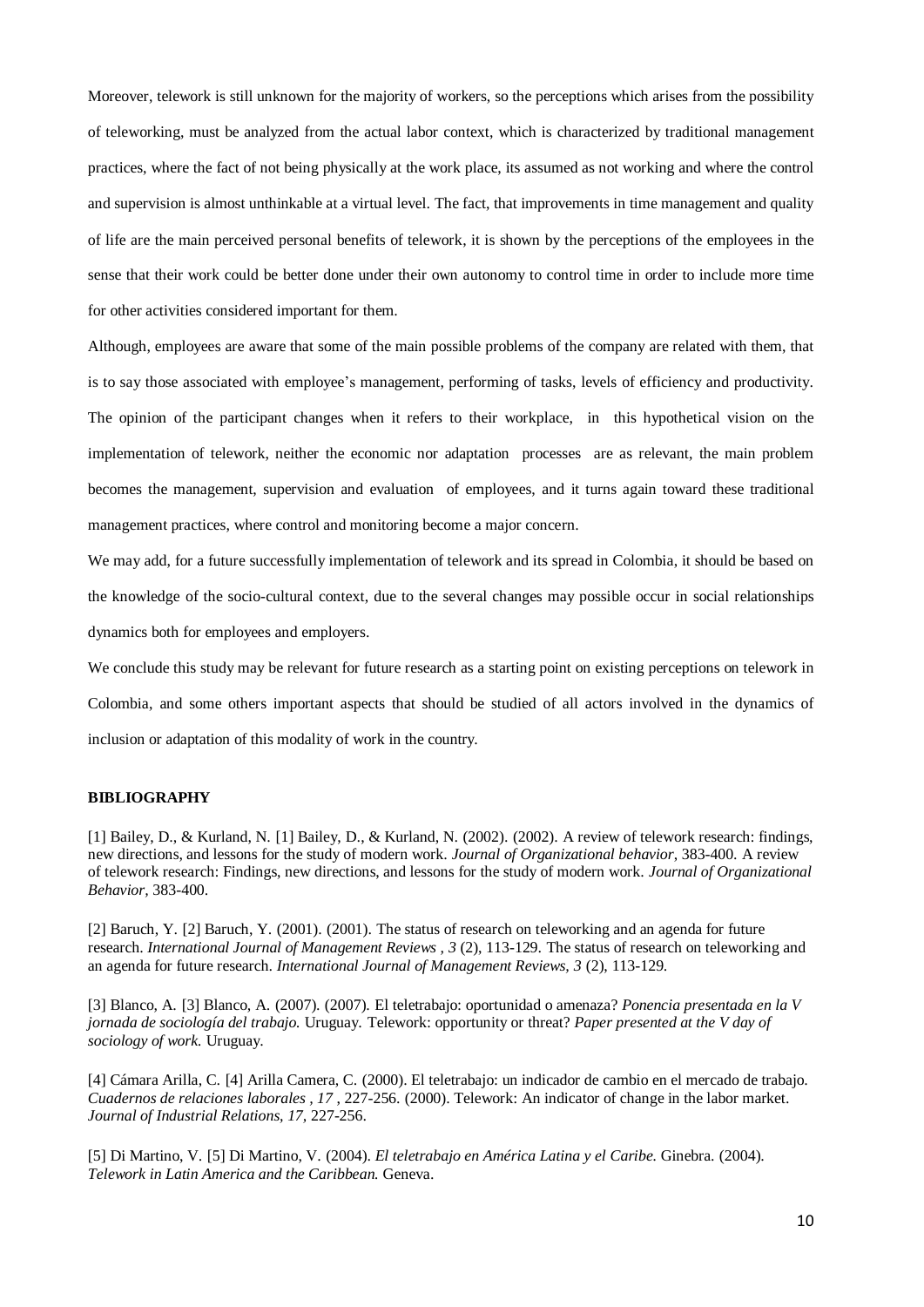[6] Di Martino, V. [6] Di Martino, V. (2001). *The high road to teleworking.* Geneva: Internationa Labour Organization. (2001). *The high road to teleworking.* Geneva: Internationa Labour Organization.

[7] Gasco, M. [7] Gasco, M. (2001). (2001). América latina ante la nueva economía. *Instituciones y desarrollo* (8 y 9), 411-440. Latin America to the new economy. *Institutions and Development* (8 and 9), 411-440.

[8] Gutiérrez Palacios, RA (2006). *Estado, transición y tendencias del teletrabajo en América latina y el Caribe.* Montevideo. [8] Gutierrez Palacios, RA (2006). *State, transition and telework trends in Latin America and the Caribbean.* Montevideo.

[9] López Jiménez, D., Fondevila Gascon, J., & Saiz, J. [9] Lopez-Jimenez, D., Fondevila Gascon, J., & Saiz, J. (enero de 2010). *El estado del teletrabajo en la banca colombiana y sus efectos en la vida familiar.* Obtenido de www.razonypalabra.org.mx (January 2010). *The status of telework in the Colombian banking and its impact on family life.* Retrieved from www.razonypalabra.org.mx

[10] Martínez Sánchez, A. (2006). [10] Martínez Sánchez, A. (2006). Teletrabajo y flexibilidad: efecto moderador sobre los resultados de la empresa. *Cuadernos de Economía y dirección de empresas* (29). Telecommuting and flexible: moderating effect on the results of the company. *Journal of Economics and Business Management* (29).

[11] Pérez, M., Martínez, A., De Luis, P., Avella, S., & María José, V. [11] Perez, M., Martinez, A., De Luis, P., Avella, S., & María José, V. (2007). (2007). Impacto del teletrabajo en las relaciones laborales y familiares. *Segundo Congreso Iberoamericano de Teletrabajo.* Buenos Aires. Impact of telework on work and family relationships. *Second Latin American Congress of Telecommuting.* Buenos Aires.

[12] Safirova, E., & Walls, M. [12] Safirova, E., & Walls, M. (2004). *What have we learned from a recent survey of teleworkers? Evaluating the 2002 SCAG Survey.* USA: Etis-Lac. (2004). *What have we Learned from a Recent Survey of teleworkers? Evaluating the 2002 SCAG Survey.* USA: Etis-Lac.

[13] Stanley, D., & Clark, I. [13] Stanley, D., & Clark, I. (1998). (1998). The Decision to Telework: A Synthesized Model. *Thirty-First Annual Hawaii International Conference on System Sciences* , *1* , pág. The Decision to Telework: A Synthesized Model. *Thirty-First Annual Hawaii International Conference on System Sciences, 1,* pp. 393. 393. Hawai. Hawaii.

[14] Thibault Aranda, J. [14] Thibault Aranda, J. (2000). *El teletrabajo.* Madrid: Ed. Consejo económico y social (Ces). (2000). *Telework.* Madrid: Ed Economic and Social Council (CES).

[15] Vargas Melgarejo, LM (1994). [15] Vargas Melgarejo, LM (1994). Sobre el concepto de percepción. *Alteridades , 8* (4), 47-53. The concept of *perception. Altering, 8* (4), 47-53.

[16] Vitterso, J., Akselsen, S., Evjemo, B., Julsrud, T., Yttri, B., & Bergvik, S. [16] Vitter, J., Akselsen, S., Evjemo, B., Julsrud, T., Yttri, B., & Bergvik, S. (2003). (2003). Impacts of Home-Based Telework on Quality of Life for Employees and Their Partners. Quantitative and Qualitative Results From a European Survey. *Journal of happiness studies , 4* (2), 201-233. Impacts of Home-Based Telework on Quality of Life for Employees and Their Partners. Quantitative and Qualitative Results From a European Survey. *Journal of Happiness Studies, 4* (2), 201-233.

## **NOTES**

1

<sup>i</sup> Ministry of Commerce, Industry and Tourism, and Economic Development Secretary of Bogotá

<sup>&</sup>lt;sup>ii</sup> This is a conceptual discussion which is still raised by researchers

iii The component of personality is not subject matter of this study.

<sup>&</sup>lt;sup>iv</sup> The second phase is ongoing; the preliminary results are expected by the end of June, 2010

v Enrolled in the second term of 2009

vi There are other modalities: call centers, telecenters, satellite offices, mobile work, freelance.

<sup>&</sup>lt;sup>vii</sup> In an attempt to measure pollution in Bogotá, "day without particular cars" was set on the first Thursday of February each year and also everyday restrictions of public and private vehicles according to the number of license or plate.

In the second phase of this study, the inquiry will cover employers, to make an overall analysis of the perceptions of both employees and employers.